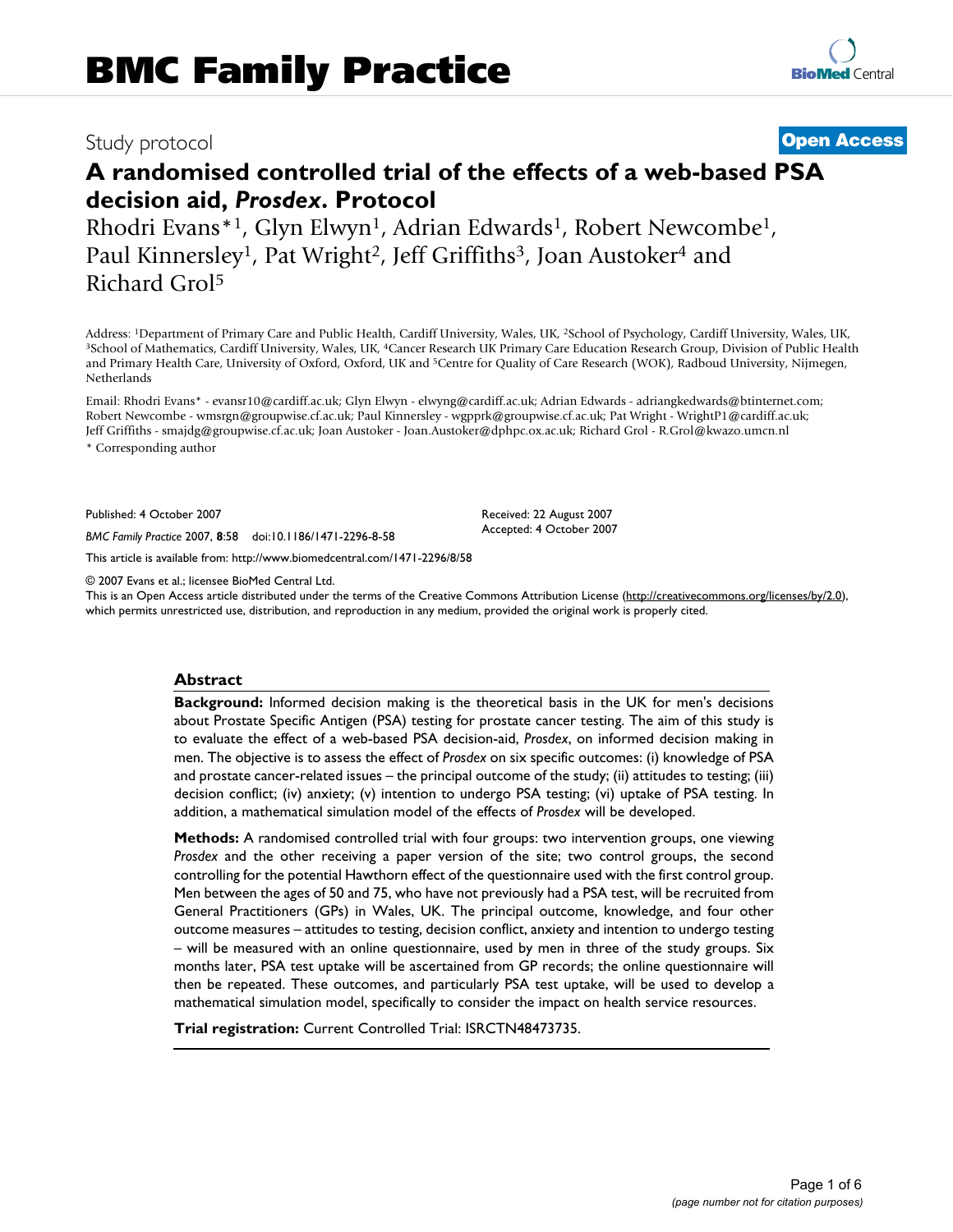# **Background**

*Prosdex* is a web-based decision aid to help men consider whether or not to have a Prostate Specific Antigen (PSA) test, potentially for prostate cancer [1]. It was developed in the context of the UK Prostate Cancer Risk Management Programme (PCRMP), a strategy, promoted by the UK National Cancer Screening Programme, which has, as one of its key goals, the promotion of informed decision making about PSA testing [2]. According to the strategy, men should only have a PSA test if they have received appropriate information and had the opportunity to make a decision – a decision which, for many, is difficult due to the uncertainty of prostate cancer testing. Despite its increasing incidence in men, the only widely-available test for prostate cancer, PSA, is limited not only by its poor sensitivity and specificity, but also by the uncertainty relating to the natural history and the management of the disease [2,3]. It is for these reasons that, unlike the USA, there is not a PSA screening programme in the UK. Moreover, the PCRMP strategy arguably reflects the tension between an evidence-based approach to population testing – PSA in this case – and the needs of individual men to make informed decisions about their own health.

Decision aids have been developed for a range of health conditions to facilitate informed decision making. Characteristically, the risks and benefits of different options are presented in a variety of formats and media, thereby helping patients in the process of values clarification, seen as fundamental for informed decision making. *Prosdex* was developed in 2002–04, supported by a grant from Cancer Research UK and the NHS Cancer Screening Programme [1]. Hosted by Cardiff University, with links from NHS Direct Online and Cancer Research UK, it presents evidence-based information about prostate cancer and PSA testing, encouraging users to weigh the pros and cons of testing for themselves. In addition, *Prosdex* includes video clips of enacted patient experiences about the PSA test and subsequent investigations/treatments. There is also information about 'shared decision making' and, through structured decision support (the 'decision stacker'), *Prosdex* aims to actively encourage informed decision making.

The aim of this proposed study is to evaluate the effect of *Prosdex* on informed decision making. In order to do so, a range of outcome measures need to be considered, due to the fact that a specific measure of informed decision making in PSA testing has not been developed. Three of the proposed outcome measures – knowledge, attitude to testing, and test uptake – are constituents of an informed decision making measure in another health context, prenatal Down syndrome [4]. These, and the other three proposed outcome measures – decision conflict, anxiety and intention to undergo testing – have been used in evaluations, specifically randomised controlled trials, of other

PSA decision aids. In a systematic review of these trials, we found that knowledge increased by 19.5% and PSA testing decreased by 3.5% [5]. The six proposed outcome measures will, therefore, not only allow an assessment of the effect of *Prosdex* on informed decision making, but also will allow comparisons with other evaluations of PSA decision aids. This will hopefully enable an appraisal of implementation issues, for example the degree of awareness of the complexity surrounding PSA testing engendered in users by *Prosdex*[6]. Finally, a mathematical simulation model, using data from the trial, will allow extrapolations of the potential effects of *Prosdex* on healthservice resource use, for example the impact on urological services, and on health outcomes.

# **Methods**

# *i) Design*

randomised controlled trial (RCT). This allows a comparison of the effect of a single intervention (*Prosdex*) on the specified outcomes in the objectives. The design employs four randomised groups of men in order to distinguish the effects of *Prosdex* from two other possible effects: format (electronic versus written), and the *Hawthorne* effect, specifically the effect that participating in a clinical trial could have on subsequent PSA uptake. RCTs have been used successfully to evaluate the effects of other PSA decision aids in North America [7,8].

# *ii) Setting*

Wales. Men recruited using GP lists.

# *iii) Participants*

#### *a) Inclusion criteria*

Men between 50 and 75 will be invited to participate, as prostate cancer is rare below the age of 50;[2] also, above the age of 75, men would be less likely, in our opinion, to complete the study, particularly the online questionnaire element. The men will access the study via the internet and must be able to use a computer. They will be asked to indicate this on the consent form. The numbers unable to participate due to this, in addition to those who fail to respond to the invitation, will be counted separately, in line with the CONSORT guidelines for reporting RCTs [9].

#### *b) Exclusion criteria*

Men who cannot read English will be excluded, as *Prosdex* was developed first only in English. Also excluded will be men who are known to have had prostate cancer and those whose GP records indicate that they have had a PSA test.

#### *c) Recruitment process*

Suitable men will be identified by GPs, in Wales, who will also send the invitation letters, participant information sheets (PIS) and consent forms. A member of the practice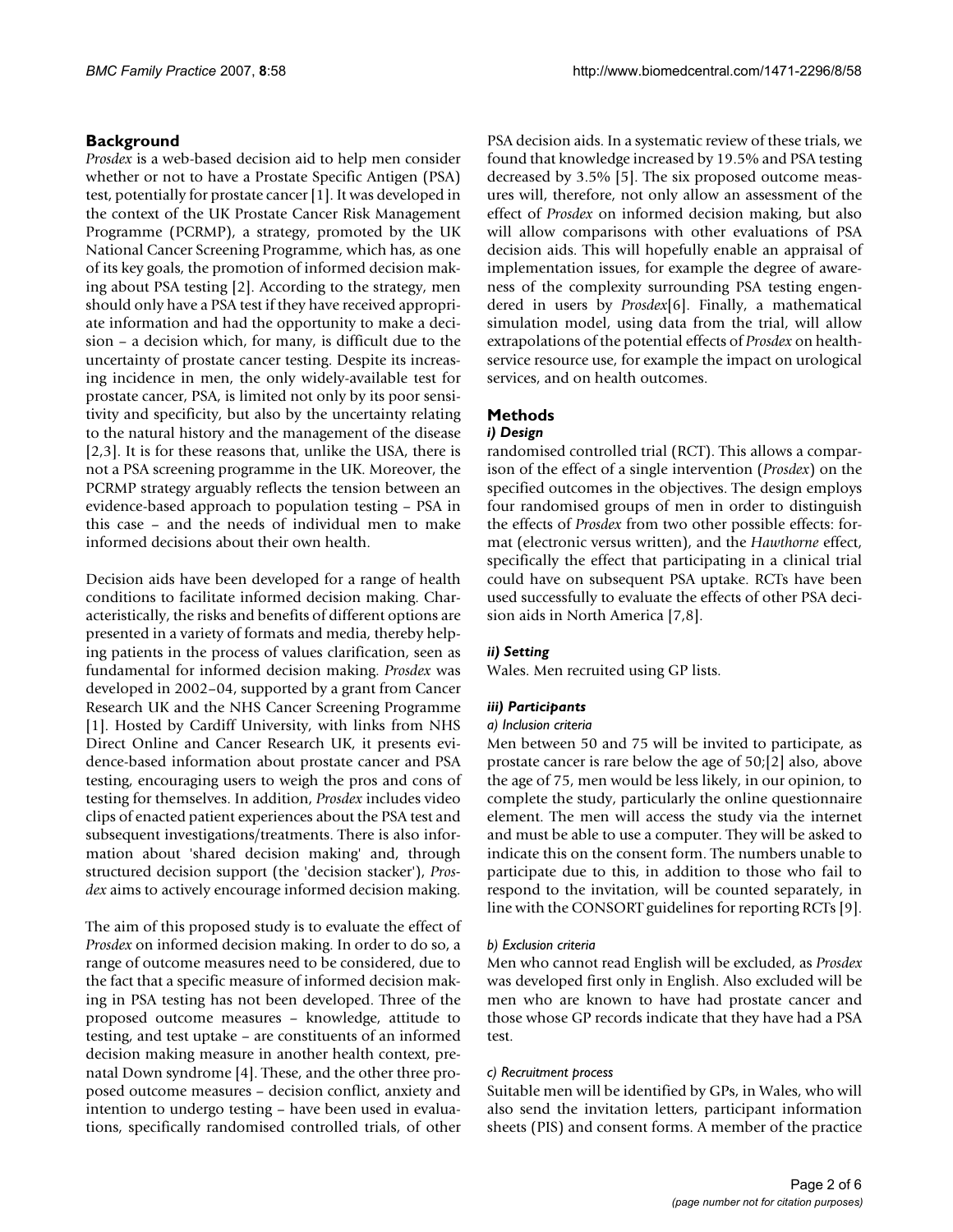staff, probably the data manager, will be asked to identify men, aged 50–75, who have not had a PSA test. Using that generated list, the data manager will be asked to select 100 men using a serial recruitment process based on the date of the month of the men's birthdays: that is, the first man selected will be the first man on the list with a birthday 01/month/year; second man, 02/month/year; and so forth up to 31 when the process will be repeated until 100 men are selected. A member of the practice staff who has knowledge of the patients – Practice Manager or GP – will then be asked to screen the list for men who, in their opinion, are unsuitable for the trial due to serious ill-health. The number of men thus removed will be reported.

Affirmative consent forms from each practice will be transferred to the research officer who, in turn, will allocate each participant from that practice with a number provided the by trial statistician who will oversee the allocation process. Accordingly, the participants will be randomly allocated, by computer, to one of two intervention groups or to one of two control groups. This process will occur remotely in order to secure concealment. For each practice, the statistician will allocate 80 numbers, generated in 'blocks', the number for which will be between 12 and 16 in order to guarantee 'balance'. Randomisation will occur at the level of the man as we are interested in individual decision-making outcomes, and there is unlikely to be a significant intra-cluster correlation for these outcomes [10]. There will be no randomisation of the GP practices, but they will be stratified according to socio-economic groups, with an aim of 4 different such groups. After the collection of the data, there will be social analysis of these groups.

# *iv) Intervention (see fig 1)*

A specific version of the *Prosdex* website will be developed: it will require a password for access and will generate the online questionnaire. Men in intervention group 1 will be asked to log onto and view the website, either in their own homes or in another setting of their choice. The second intervention group (2) will receive a paper document comprising the text of the website. This enables evaluation of the Prosdex features (e.g. video clips and the structured decision support) that go beyond the mere presentation of the text content. In the first control group (A), men, after inserting their password, will be asked to complete the online questionnaire without viewing *Prosdex*. The second control group (B) will not initially be given the details of the study website.

There are, therefore, two main comparisons:

1) Intervention Group 1 v Control Group A:

*Prosdex* (+ online questionnaire) against no intervention, but with the online questionnaire: tests the effect of *Prosdex* content itself within the online context.

2) Intervention Group 1 v Intervention Group 2:

Two different formats to present almost identical content: tests the effects of the media: online versus paper-based.

The comparison between Control Group A and Control Group B allows a consideration of the *Hawthorne* effect of the questionnaire on PSA testing, to aid interpretation of outcomes in Intervention Groups 1 & 2.

At the six month stage, after the ascertainment of PSA testing status, men in the two intervention groups and control group A will be asked to repeat the online questionnaire. The purpose of repeating the questionnaire will be to evaluate any changes in the outcomes over time. Of particular interest is the effect on the principal outcome, knowledge, thereby allowing an assessment of knowledge retention. Men in control group B will also be asked at the six month stage to complete the online questionnaire in order to provide a control for the other three groups. All the men, therefore, at this six month stage, will be sent a letter asking them to access and complete the online questionnaire. This second questionnaire will have an additional question asking men to indicate, by 'left-clicking' on corresponding boxes, any types of information, newspapers/ magazines for instance, they may have used in reaching a decision about how likely they are to have a PSA test.

# *v) Outcomes*

Six outcomes will be measured in this study: (a) knowledge of PSA and prostate cancer-related issues – this is the main outcome of the study, on which the sample size calculation is based; (b) attitudes to testing; (c) decision conflict; (d) anxiety; (e) intention to undergo PSA testing; (f) uptake of the PSA test. Outcomes (a) – (e) will be gathered from the online questionnaire. In addition to these outcomes, based on these results, a mathematical simulation model of the effects of *Prosdex* on subsequent resource use and health outcomes will also be developed. This model will be based on the results of the trial.

#### *a) Knowledge of PSA and prostate cancer-related issues*

Knowledge will be the principal outcome of this study. Previous randomised controlled trials of PSA decision aids have used knowledge as their principal outcome, and in our systematic review of these trials we found that PSA decision aids resulted in an improvement in knowledge of 19.5% [11]. Knowledge will be assessed using a set of knowledge questions, used in our earlier evaluation of a brief paper-based leaflet about PSA testing,[12] which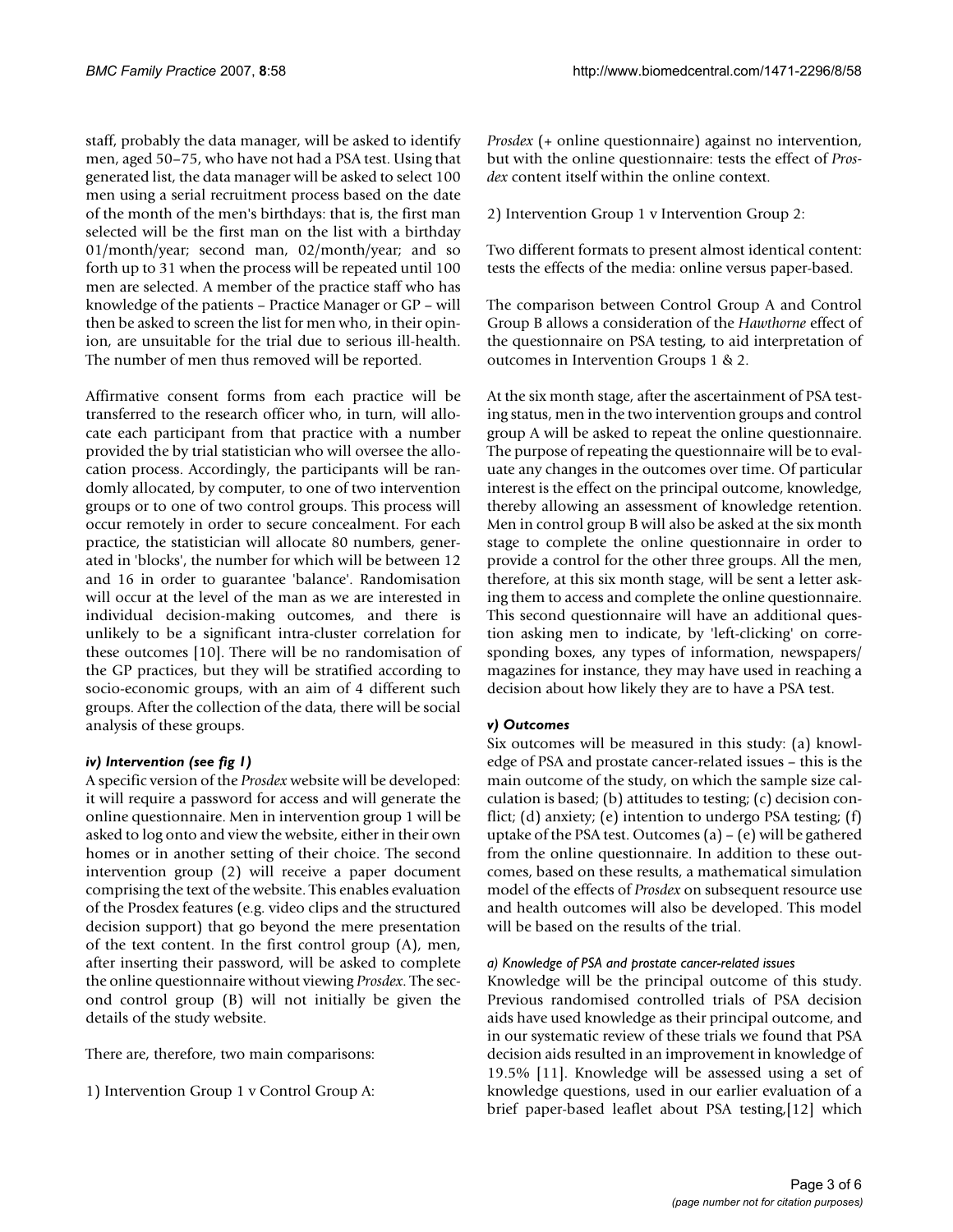

#### **Figure 1**

Intervention and control groups.

showed an ability to discriminate between intervention and control groups.

# *b) Attitudes to testing*

This will use a 12-item scale developed and used in the same evaluation of a brief paper-based leaflet about PSA testing [12].

# *c) Decision conflict [13]*

This scale measures patients' confidence or uncertainty ('conflict') about whether they feel their choice is the best for them personally. It has acceptable validity and reliability (internal consistency alpha coefficients range from 0.78 – 0.89; test-retest reliability coefficients exceed 0.80) [14]. Given the nature of the decision about having a PSA

test, with a high degree of uncertainty likely to affect decision making, it is important to use this, the most widely used outcome measure in decision aid studies [15].

# *d) Anxiety*

This will be assessed using the short form Spielberger questionnaire for 'state' anxiety, validated and shown to be responsive in our earlier studies of shared decision making and risk communication [10].

# *e) Intention to undergo PSA testing*

This will be assessed using a single item question, with Likert-like response scale, which has also been used in our earlier evaluation of a brief paper-based leaflet about PSA testing [12].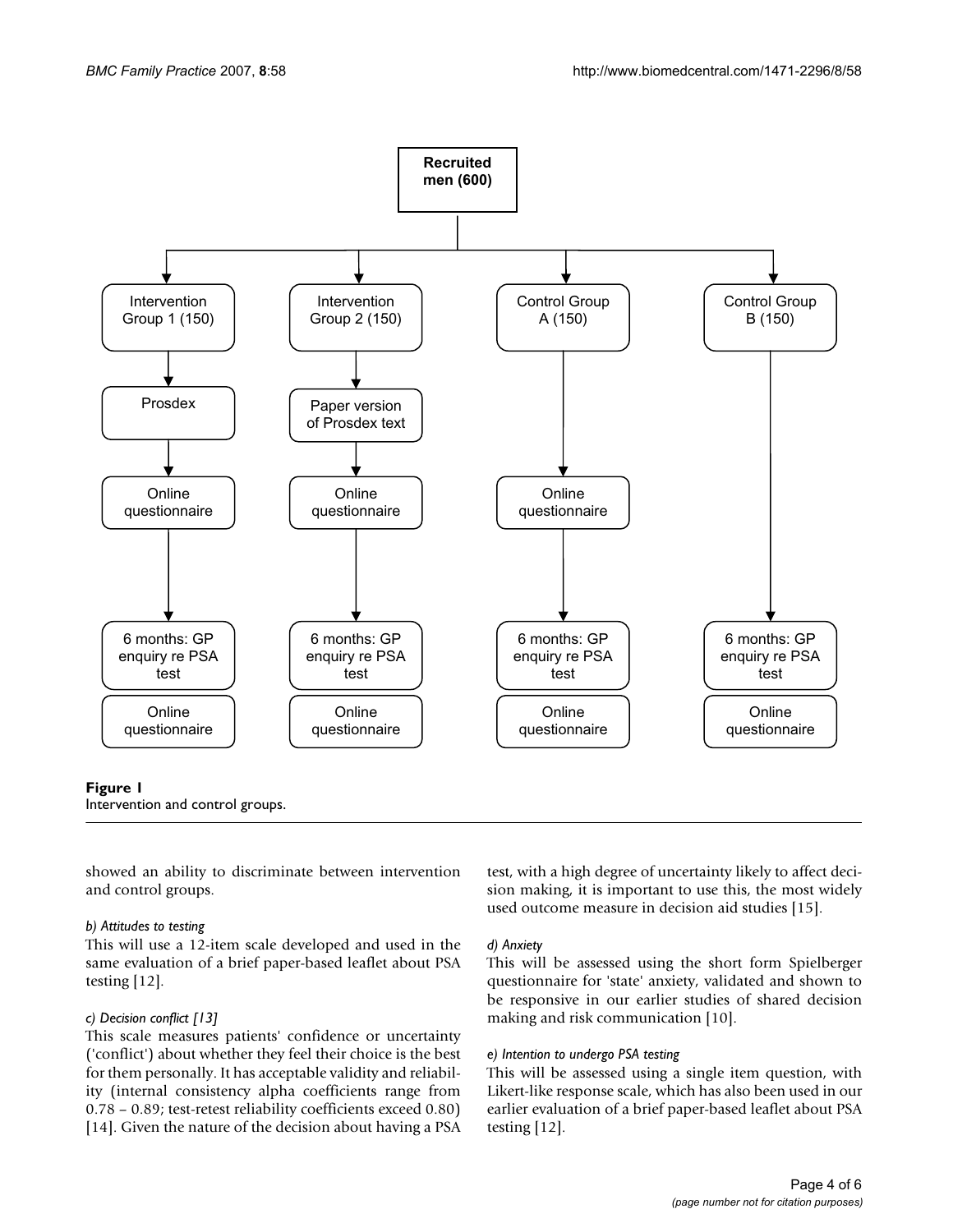## *f) Uptake of the PSA test*

This will be assessed at six months after the intervention. GPs who participate in the study will be asked to ascertain the men's PSA testing status for that six month period, from their records, and inform the research team whether or not the test was done. The GPs will be provided with specific forms for this purpose, to be returned to the research team. It is possible that men may have had PSA tests elsewhere, such as via hospital clinics, but it is likely that these will be evenly distributed across the intervention and control groups. Moreover, it may be less likely that these decisions to be tested were patient-led. Such 'external' results, when they do occur, are increasingly recorded in GP records.

### *(vi) Comparisons and analysis*

Comparability of the four groups for baseline characteristics of age, ethnicity, marital status and education will be assessed. Outcomes will be compared between groups on an 'intention to treat' basis by standard statistical tests, including chi2 for categorical variables and t, Mann-Whitney and one-way ANOVA tests for continuous and ordinal variables. Point and interval estimates for appropriate measures of effect size will be reported as well as p values. A clinically significant and relevant difference in the principal outcome, knowledge, between the two groups, will be set at 20%. The statistical power for this study is aimed at 90%, assuming a type 1 error rate of 5%. The sample size will be 600 men: 150 in each of the four groups. This figure is derived from the findings of our systematic review of PSA decision aids where 4 RCTs (USA) were found to result in improved knowledge of 19.5% (SD 45.1). Thus, 150 men per group will allow the detection of a 20% absolute difference with over 90% power. Assuming a recruitment and completion rate of 30%, 2000 men will be invited from 20 GP practices, 100 men from each practice. For the Decisional Conflict Scale, a comparison of any 2 groups each of 150 subjects would detect a shift of 0.32 standard deviations, with power 80% at the conventional 5% alpha level. The data will be collected in a SQL-server database, transferred to Excel, and then analysed using SPSS Syntax, and the results expressed with both p values and confidence intervals.

#### *vii) Mathematical Simulation Model*

A mathematical simulation model of the effects of *Prosdex* on subsequent resource use and health outcomes will also be developed. This will use the trial outcomes, particularly PSA uptake, to model potential diagnoses and morbidity (drawing on existing best evidence [16]) and the resulting resource use and workload implications at GP practice and NHS Trust levels. For example, at GP practice level, the age distribution in a practice will be used, together with PSA take-up after the intervention, to estimate workloads and resource requirements, using appropriate sampling distributions as in the investigator's previous research.[17,18] By further sampling of GP practices within a hospital Trust locality, estimates would be made of the implications at Trust level for urological and other services. The data will be obtained for local GP practices from our network of practices who have participated in several other research studies in recent years.

### **Abbreviations**

PSA: Prostate Specific Antigen; GP: General Practitioner; PCRMP: Prostate Cancer Risk Management Programme; RCT: randomised controlled trial; CONSORT: consolidated standards of reporting trials.

### **Competing interests**

The author(s) declare that they have no competing interests.

### **Authors' contributions**

All authors contributed to the design of this study. RE is responsible for the management of the trial, and GE is the principal investigator. All authors read and approved the final manuscript.

#### **Acknowledgements**

The study has received ethical approval from South East Wales Research Ethics Committee, 06/WSE04/13. It is sponsored by Cancer Research UK.

#### **References**

- 1. Prosdex: **PSA decision explorer: www.prosdex.org.** 2005.
- UK National Screening Committee: Prostate Cancer Risk Man**agement Programme.** 2001.
- 3. Selley S, Donovan J, Faulkner A, Coast J, Gillat D: **[Diagnosis, man](http://www.ncbi.nlm.nih.gov/entrez/query.fcgi?cmd=Retrieve&db=PubMed&dopt=Abstract&list_uids=9414541)[agement and screening of early localised prostate cancer: a](http://www.ncbi.nlm.nih.gov/entrez/query.fcgi?cmd=Retrieve&db=PubMed&dopt=Abstract&list_uids=9414541) [systematic review.](http://www.ncbi.nlm.nih.gov/entrez/query.fcgi?cmd=Retrieve&db=PubMed&dopt=Abstract&list_uids=9414541)** *Health Technol Assess* 1997, **1(2):**.
- 4. Marteau TM, Dormandy E, Michie S: **A measure of informed choice.** *Health Expectations* 2001, **4:**98-108.
- 5. Evans R, Edwards A, Brett J, Bradburn M, Watson E, Austoker J, Elwyn G: **Reduction in uptake of PSA tests following decision aids for patients: systematic review of current aids and their evaluations.** *Patient Education & Counseling* 2005, **58:**13-26.
- 6. Grol R Wensing, M., & Eccles, M: **Improving Patient Care: The Implementation of Change in Clinical Practice.** Edinburgh , Elsevier Butterworth Heinmann; 2005.
- 7. Volk RJ, Cass AR, Spann SJ: **[A randomized controlled trial of](http://www.ncbi.nlm.nih.gov/entrez/query.fcgi?cmd=Retrieve&db=PubMed&dopt=Abstract&list_uids=10418541) [shared decision making for prostate cancer screening.](http://www.ncbi.nlm.nih.gov/entrez/query.fcgi?cmd=Retrieve&db=PubMed&dopt=Abstract&list_uids=10418541)** *Arch Fam Med* 1999, **8:**333-340.
- 8. Schapira MM, VanRuiswyk J: **[The effect of an illustrated pam](http://www.ncbi.nlm.nih.gov/entrez/query.fcgi?cmd=Retrieve&db=PubMed&dopt=Abstract&list_uids=10836773)[phlet decision-aid on the use of prostate cancer screening](http://www.ncbi.nlm.nih.gov/entrez/query.fcgi?cmd=Retrieve&db=PubMed&dopt=Abstract&list_uids=10836773) [tests.](http://www.ncbi.nlm.nih.gov/entrez/query.fcgi?cmd=Retrieve&db=PubMed&dopt=Abstract&list_uids=10836773)** *Journal of Family Practice* 2000, **49:**425-427.
- 9. Begg C, Cho M, Eastwood S, Horton R, Moher D, Olkin I: **[Improving](http://www.ncbi.nlm.nih.gov/entrez/query.fcgi?cmd=Retrieve&db=PubMed&dopt=Abstract&list_uids=8773637) [the quality of reporting of randomized controlled trials: the](http://www.ncbi.nlm.nih.gov/entrez/query.fcgi?cmd=Retrieve&db=PubMed&dopt=Abstract&list_uids=8773637) [CONSORT statement.](http://www.ncbi.nlm.nih.gov/entrez/query.fcgi?cmd=Retrieve&db=PubMed&dopt=Abstract&list_uids=8773637)** *JAMA* 1996, **276:**637-639.
- 10. Edwards A, Elwyn G, Atwell C, Hood K, Houston H, Kinnersley P, al. : **Patient-based outcome results from a cluster randomised trial of shared decision making skill development and use of risk communication aids in general practice.** *Family Practice* 2004, **21:**345-352.
- 11. Evans R, Edwards A, Brett J, Bradburn M, Watson E, Austoker J, Elwyn G: **Reduction in uptake of PSA tests following decision aids for patients: systematic review of current aids and their evaluations.** *Patient Education and Counseling* 2005, **58:**13-26.
- 12. Evans R, Edwards A, Elwyn G, Watson E, Grol R, Brett J, Austoker J: **'It's a maybe test': men's experiences of prostate specific antigen testing in primary care.** *BJGP* 2007, **57:**303-310.